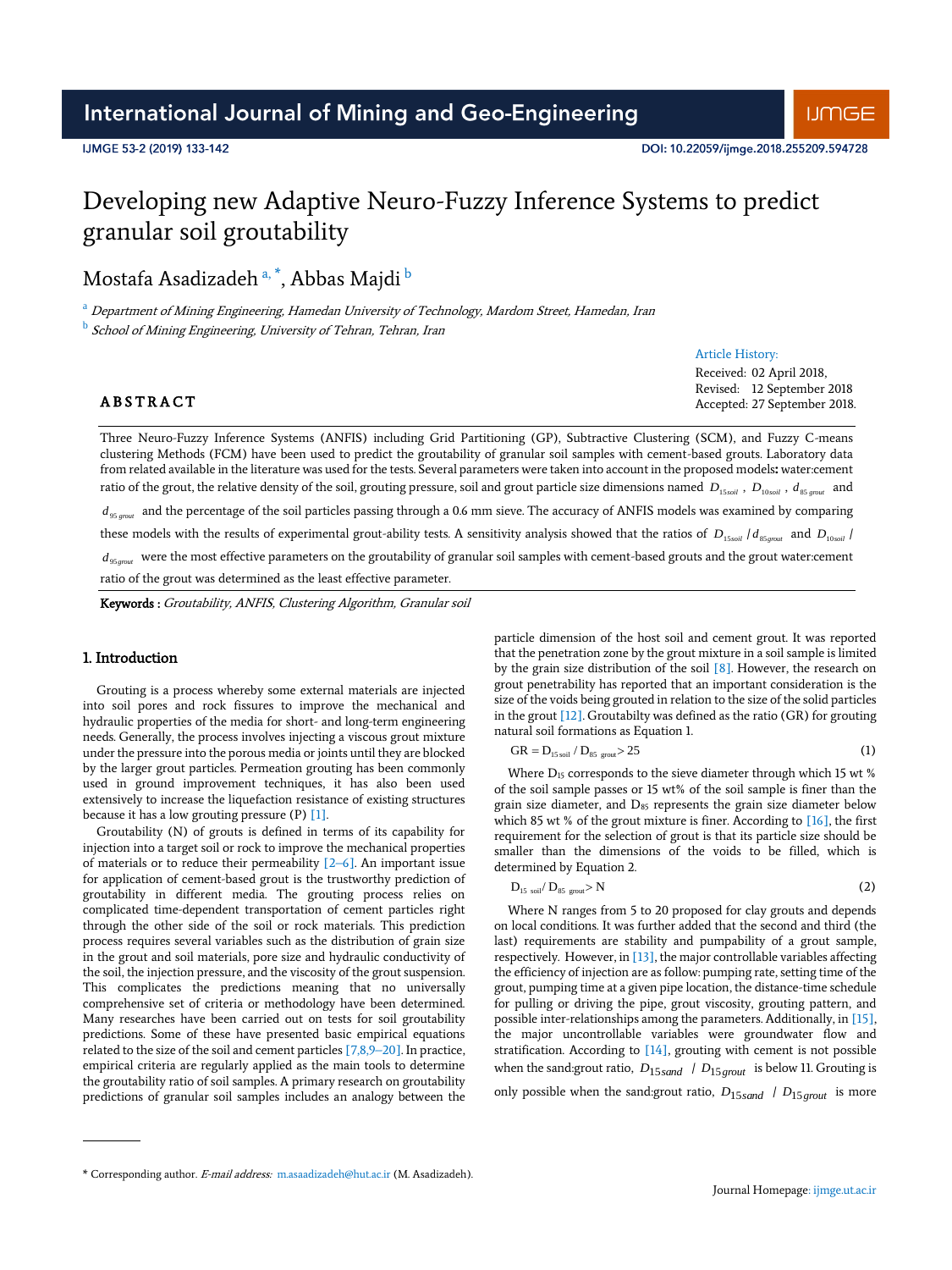

than 24. For an effective injection, the soil pore space should be three times of the diameter of the grout particle to avoid the blockage by bridging (Kennedy, 1962; King & Bush, 1963). Based on experimental data, the U.S. Army Corps of Engineers Waterways Experiment Station proposed that grouting could be successfully accomplished if the grout ability ratio was greater than  $N = 15$  [15], as shown in Equation 3.

$$
N = D_{15 \text{ soil}} / D_{85 \text{ growth}} \ge 15
$$
 (3)

According to [21], the groutability ratio is defined as the ability of grout particulates (soil, cement, clay) to penetrate a soil formation. For successful grouting of a soil:

$$
GR = D_{15 \text{ soil}} / D_{85 \text{ ground}} \ge 25 \tag{4}
$$

The soil grain size limits the penetrability of the grout mixture [22]. So that, in a soil sample, if more than 10 wt% of particles passes through sieve number 200, the soil sample is not considered groutable. According to [9], the dimensions of the voids exist within the soil particles compared to those of the grout mixture particles and is considered as a logical criterion. Furthermore, some 'groutability ratios' that have been proven useful for soil samples were presented as follows:

$$
\begin{cases}\nN = D_{15 \text{ soil}} / D_{85 \text{ growth}} \\
N_c = D_{10 \text{ soil}} / D_{95 \text{ ground}}\n\end{cases}
$$
\n(5)

When  $N > 24$ , grouting is permanently feasible and when  $N < 11$ , grouting is not practicable. As well, when  $N_c > 11$  , grouting is permanently feasible and when  $N_c < 6$  , grouting is not practicable [23]. A method was developed and used to measure the complicated structure of pore spaces  $[24]$ . According to  $[25]$ , permeation is controlled by the size of particle than by viscosity and cohesion. It was added that the size of the pores of granular soil and aperture of rock fissures were dominant controls over groutability. While the geometry of a fissure is relatively simple to model, the pore system of loose soils is complex. Based on the results of cement injected sands and gravel samples [11], groutability

$$
\begin{cases}\nN = D_{10 \text{ soil}} / D_{90 \text{ ground}} > 10 \\
N = Dm_{\text{ soil}} / D_{90 \text{ ground}} > 3\n\end{cases}
$$
\n(6)

ratios are suggested to be as shown in Equation 6.

In which, Dm is the size of soil voids. An empirical the groutability ratio of granular soil was proposed for consolidation grouting as a function of grain size, relative density and fine contents of soil, the dimension of cement particulates, water:cement ratio of the grout mixture and the grouting pressure [7]. The performance of conventional groutability criteria which are based on the groutability ratios can be considered as optimistic. According to [17], test groutability formulas do not consider parameters such as the characteristic grain sizes of grout and soil, water-cement ratio, type and percentage of used additives, and sand density. Well-designed formulations through the proper application of additives reduce the cost of a grouting operation via decreasing the cohesion and increasing the penetrability of the grout [19]. Decreasing the cohesion of a grout mixture, whenever keeping a consistent grout mixture, which boosts its penetration, has been reported in other researches [26]. However, it is reported in [27] that groutability was also enhanced by using flash, while permeability showed a significant decrease. Moreover, the possible cement grout penetration, investigation of the influence of grout viscosity variation and filtration were studied in [28]. Artificial inference systems have been recently developed to solve complicated problems. Systems such as neural networks and fuzzy logic have been used to solve many geotechnical difficulties in recent years. Such systems and their associated methods have advantages and some disadvantages. The advantage of artificial neural networks is pattern recognition and the capacity of adapting a method to cope with changing environments. Fuzzy logic has the advantage of incorporating human knowledge and expertise to deal with uncertainty and imprecision. Therefore, many efforts have been made to take the advantage of both of these approaches. As a result of these studies, many investigators have recently suggested the application of a combination of these approaches termed as the ANFIS method [29-40]. In the case of permeation grouting, some

researchers utilized an Artificial Neural Network (ANN) for predictions of soil groutability [41]. The researchers reported that classical groutability prediction formulas, which are mainly contingent upon the grain-size of the soil and the grout, were not suitable for seminanometer scale grout. They found that the accuracy of the proposed formulas varied from 45% to 68%, a domain that is not suitable for practical purposes. Unlike this, an ANN model was proposed by [42] to predict the groutability of granular soils by cement-based grouts, utilizing grouting pressure, water:cement ratio of the grout, the diameter of sieve through which 15% of soil particles and 85% of the grout pass, and the relative density of the soil. It was reported that high success rates exceeding 90% for some existing empirical methods and a highly successful prediction ratio (95.4%) was obtained using the ANN models. According to  $[43]$ , the water: cement ratio of the grout was the most effective parameter on the dynamic response of grouted sands and the influence of cement grain size and cement pozzolan ingredient were secondary, but not insignificant.

In this paper, three known ANFIS models are developed to evaluate the groutability of granular soil samples with cement grout; these include GP, SCM, and FCM. To fulfill this goal, datasets of 87 laboratory-grouting tests were employed using the data available in the related literature. The efficiency of ANFIS models was compared with the test results. Since it was not clear which of the above-mentioned ANFIS methods had the better performance in terms of addressing the grouting problems, a comparison was carried out to compare the performance of the three models to determine the best performing model. Furthermore, a sensitivity analysis was performed to distinguish the most effectual input variables on the groutability of granular soil samples.

## 2. Background study

#### 2.1. Takagi-Sugeno fuzzy system

The theory of fuzzy sets was presented by Zadeh to cope with problems that have uncertainty due to ambiguity and imprecision [44]. The fuzzy set theory accurately investigates ambiguous conceptual phenomena using a precise mathematical framework. This theory is an appropriate modeling language for imprecision and ambiguous theoretical criteria, phenomena, and relations [45]. The process of formulating the mapping from an input to an output utilizing fuzzy logic is called fuzzy inference. The fuzzy set theory can decode the enigmatic states of reasoning utilized in an environment defined by uncertainty and ambiguity. Fuzzy logic is the system of concepts, rules, and approaches applied to rough reasoning using the fuzzy set theory [46]. Fuzzy logic uses a list of 'if-then' statements called rules to map an input domain to an output domain. The general form of rules is as follows:

if  $w$  is C then  $z$  is D

in which <sup>w</sup> and z are variables in domains W and Z; C and D are fuzzy sets based on W and Z, respectively. In this rule, the antecedent 'is if' part of the sentence and the consequence is the 'then' part of the sentence [46]. Applying the information verbalized in the form of natural linguistic statements is the prominent feature of rule-based fuzzy logic. Membership function (MF) is the main concept of fuzzy logic, and numerically, it states the degree to which a given element belongs to a fuzzy set. Some methods such as expert judgment or data analysis can be used to apply the number of MF, location, and shape to the fuzzy model [46]. A subcategory of model designation that copes with creating a fuzzy logic is fuzzy modeling. The response of an unfamiliar system specified using some sample data can be foreseen and explained using a fuzzy inference system [47]. A fuzzy interference system is a world-renowned computing system, which is contingent upon notions of fuzzy logic. Different parts of a Fuzzy Inference System (FIS) are presented in Table 1. Furthermore, a schematic diagram of FIS is presented in Fig. 1 [48].

Different applications of FIS have been published so far. The most prevalent fuzzy models used are the Mamdani, Takagi–Sugeno–Kang (TSK), Tsukamoto Singleton [49]; and the TS fuzzy model introduced by Takagi and Sugeno [50].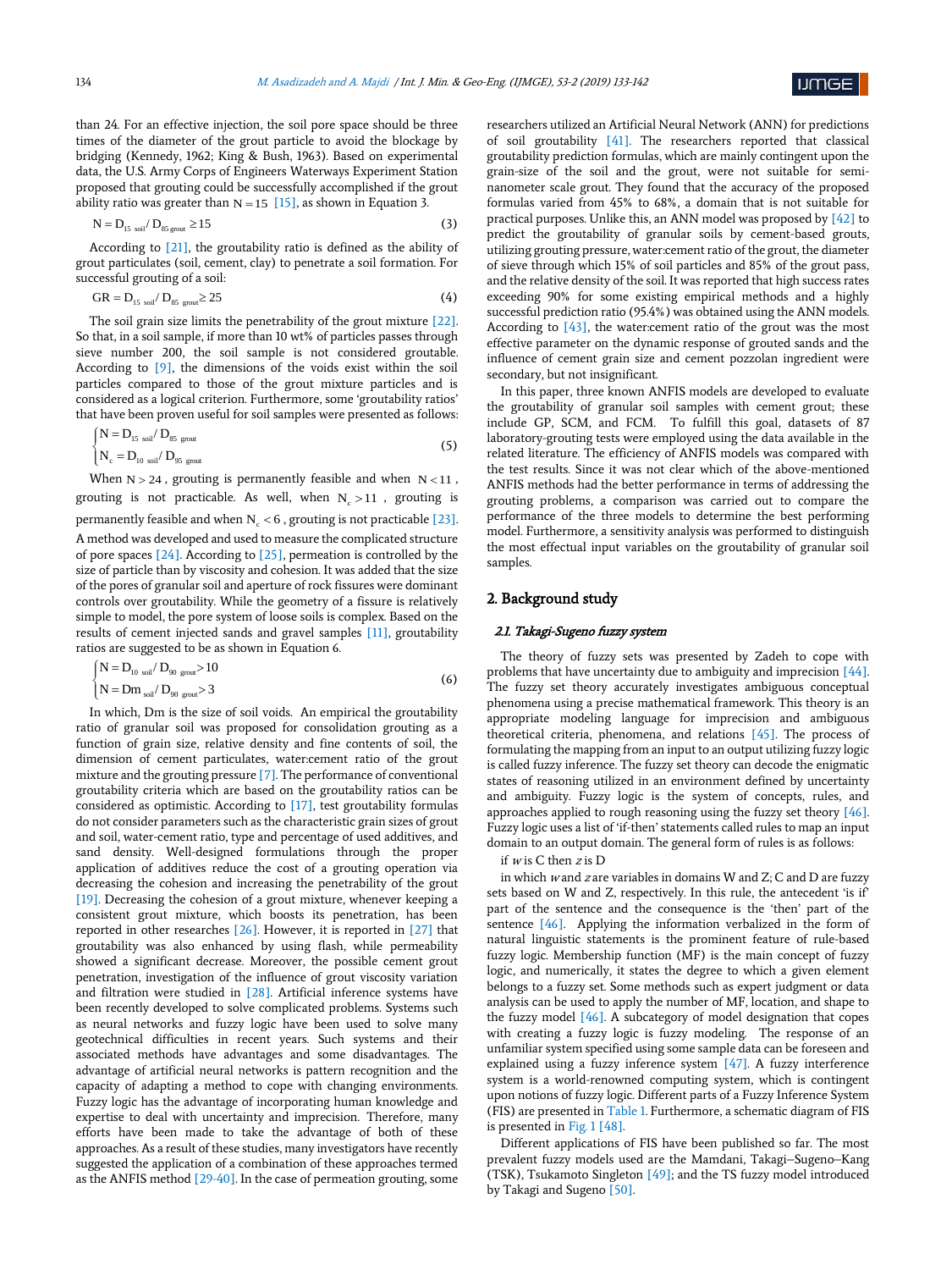Table 1. The different parts of a fuzzy inference system [48].

| Different Parts of a<br>fuzzy | The responsibility of different Parts of a fuzzy<br>inference system |  |  |  |  |
|-------------------------------|----------------------------------------------------------------------|--|--|--|--|
| Fuzzification unit            | Converting crips input variables into a fuzzy<br>amount              |  |  |  |  |
| Rule base                     | Including fuzzy if $-$ then rules                                    |  |  |  |  |
| Database                      | Description of fuzzy sets membership functions                       |  |  |  |  |
| Decision-making unit          | Performing inference operations on the rules                         |  |  |  |  |
| Defuzzification unit          | Transforming fuzzy results into an output                            |  |  |  |  |

The logic structure of the TSK model is presented as follows [51]: if x is  $A_1 \& y$  is  $B_1$ then  $f_1 = p_1 x + q_1 y + r_1$ (7)



Fig. 1. Schematic structure of a FIS model with a crisp output [52].

# 2.2. Basic Concept of ANFIS

FIS is able to model the inference procedure and linguistic features of human understanding without applying accurate quantitative investigations. ANNs are a combination of many interdependent processing components that are comparable to neurons. A collection of data is imported to the training algorithm of ANN and the output is checked for the desired result through this algorithm. In this method, the human process of decision-making is intelligently imitated by a combination of ANN and FIS. In conventional ANN, just weight quantity alters throughout the learning phase, whereas in a neuro-fuzzy decision-making system, the learning capability of ANN is coupled with the reasoning process of FIS [53]. ANFIS has been introduced as an Adaptive Neuro-Fuzzy Inference System. Basically, ANFIS utilizes a FIS and adjusts it using a backpropagation algorithm and employing a set of input-output data. The combination of FIS and ANN enables FIS to learn. The structure of an adaptive neural network includes several nodes joined via oriented links. A node function with unchangeable or adaptable parameters defines each node. Neural network algorithms, when FIS is loaded, can be applied to calculate unknown factors and this decreases the error values, as traditionally described for every parameter of the model and this optimization process makes the model adaptive [54].

ANFIS usually utilizes amalgamation of backpropagation for the purpose of learning the presupposition parameters and the least mean square for determination of resulting parameters. A stage of the learning process has two phases: the first phase involves the propagation of input patterns and applies the iterative least mean square process to evaluate the optimal ending parameters, whilst ancestor parameters are supposed not to change for the present phase throughout the training set. Furthermore, the second phase is included in the repeated propagation of patterns and in this epoch, backpropagation is utilized to adjust the ancestor parameters, whilst the ending parameters are maintained. This process is followed by iteration (Fig. 2a). For instance, we considered a FIS that has two inputs  $x$  and  $y$  and one output  $z$ . Therefore, two fuzzy 'if-then' rules of Takagi and Sugeno's type are presented in Equation 8 [52].

Rule 1: If x is A<sub>1</sub> and y is B<sub>1</sub>, then 
$$
f_1 = p_1 x + q_1 y + r_1
$$
  
\nRule 2: If x is A<sub>2</sub> and y is B<sub>2</sub>, then  $f_2 = p_2 x + q_2 y + r_2$  (8)

The adaptive neural network and its operationally identical to FIS are presented in Figs. 2a and 2b respectively.

In this study, a neuro-fuzzy model was utilized containing five layers [55], as follow:

In the first layer; every node i creates a membership grade of a lingual

ticket. For example, the node function of the ith node could be as Equation 9, [52]:

$$
Q_i^1 = \boldsymbol{\mu}_{Ai}(x) = \exp\left\{-\left(\frac{x - c_i}{a_i}\right)^2\right\}
$$
 (9)

in which, x is the input to node i, and  $A_i$  is the lingual ticket (small, large, etc.) introduces this node and  $\{a_i, b_i, c_i\}$  is the parameter collection that alters the MF configuration. The parameters of the first layer are named "premise parameters".



Fig. 2. (a) Schematic structure of the TSK fuzzy model; (b) ANFIS model Structure [52].

In the second layer, every node in computes the "firing strength" of each rule by multiplication described in Equation 10, [52]:

$$
Q_i^2 = w_i = \mu_{Ai}(x) \times \mu_{Bi}(y), i = 1, 2.
$$
 (10)

In the third Layer; the  $i$  th node computes the ratio of the  $i$  th rule's firing strength to the aggregate firing strengths of all rules as defined in Equation 11, [52].

$$
Q_i^3 = \overline{w}_i = \frac{w_i}{w_1 + w_2}, \ i = 1, 2.
$$
 (11)

The outputs of the third layer are named "normalized firing strengths".

In the fourth layer, the node function of each node  $i$  is presented in Equation 12, [52].

$$
Q_i^4 = \overline{w}_i f_i = \overline{w}_i (p_i x + q_i y + r_i)
$$
\n(12)

in which  $w_i$  is the third layer output. Parameters in the fourth layer are called 'consequent parameters'.

In the fifth layer, an individual node shown by a circle calculates the 'overall output' as the aggregate of all interring signals. The node function is represented by Equation 13.

$$
Q_i^s = \text{Overall Output} = \sum \overline{w}_i f_i = \frac{\sum_i w_i f_i}{\sum_i w_i}
$$
 (13)

## 3. Data set

As discussed in section 2, all techniques in the literature that predict groutability depend on an analogy between the distribution of grain size and permeability of host soil and cement grout. Nonetheless, some researchers have shown that many other parameters also affect groutability [27,43,56]. In addition, it has been agreed that a better estimation of groutability is made when many effective soil and grout variables are included. Hence, the excellent ability of ANFIS in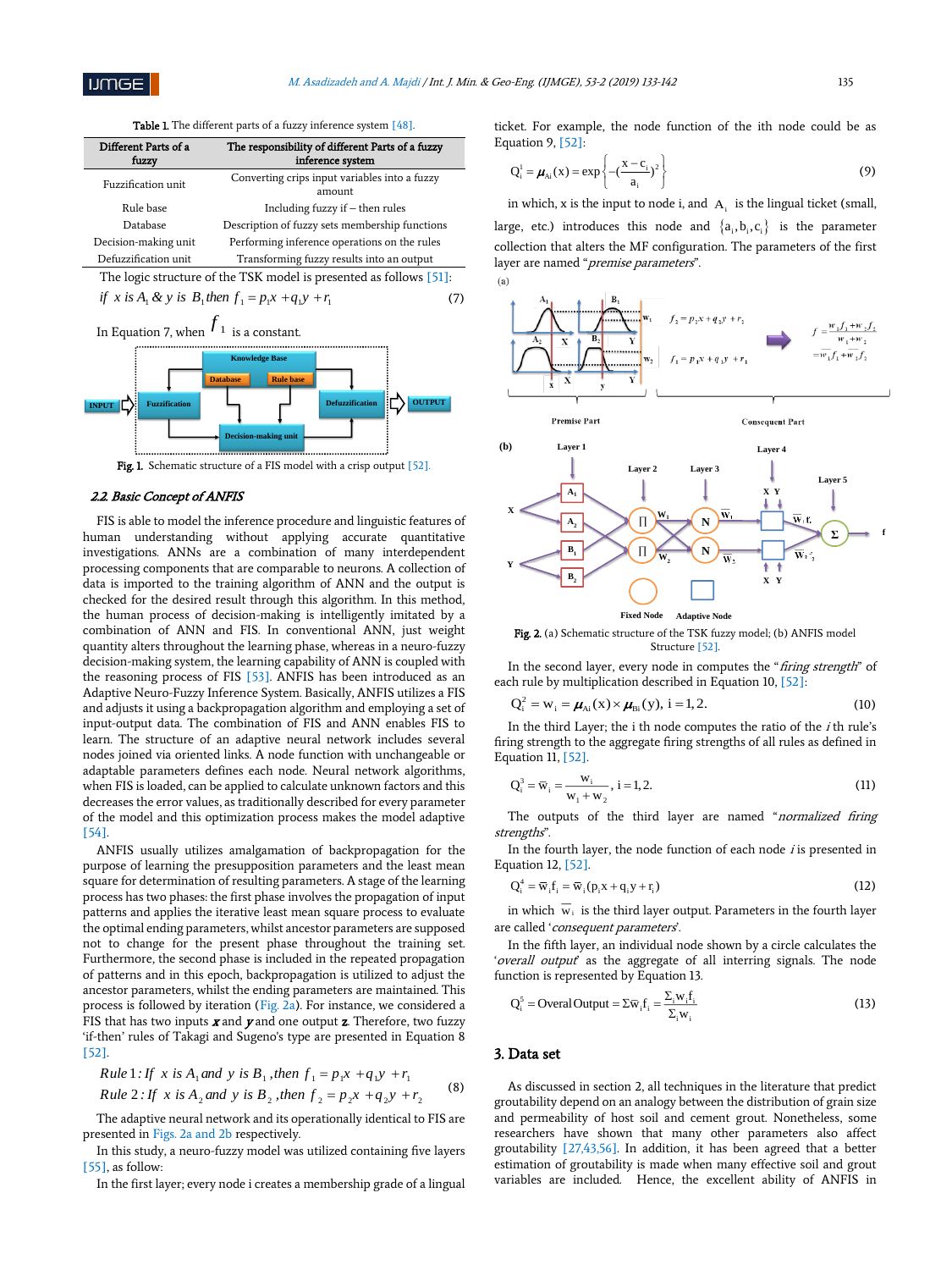

parameter identification can be applied to boost the forestall-ability of the model. Therefore, a set of information including experimental tests is employed to develop the well-made ANFIS models. The tests consist mainly of water to cement proportion of the grout mixture (W/C), the amount of soil which is less than 0.6 mm (FC), the relative density of soil (Dr), the pressure under which grout is injected (P) and the grainsize distribution of the host soil and the grout. Based on [57], an investigation was done to determine the groutability of sand samples with various grain-size distribution curves using micro fine cement samples. In that study, fifteen experiments were accomplished by injecting the grout mixture under 100 kPa pressure into the sand with a given relative density. Furthermore, in [42] the same test setup was used to carry out sixteen grouting tests. Based on [7], 38 grouting tests were performed on granular soil samples. However, eighteen experimental grouting tests were accomplished on granular soil samples [58]. All datasets were collected from the literature, and the ANFIS models were established according to a total of 87 experiments involving W/C, Dr, P, FC, N1 =  $D_{15 \text{ soil}}/d_{85 \text{ ground}}$ , N2 =  $D_{10 \text{ soil}}/d_{95 \text{ ground}}$  and the results of the grouting experiments. All data sets are presented in Table 2 and in order to investigate the exact details of the experimental procedure, related references are presented as follows [58]:

| Table 2. Data sets of groutability collected from [7,42,57,58]. |              |           |            |                |                                    |                                         |                   |                  |  |
|-----------------------------------------------------------------|--------------|-----------|------------|----------------|------------------------------------|-----------------------------------------|-------------------|------------------|--|
| No                                                              | W/C          | $Dr(\% )$ | P(kPa)     | $FC(% \theta)$ | $D_{15 \text{ soil}}$<br>$N1 =$    | $\mathbf{D}_{\text{10 soil}}$<br>$N2 =$ | Experimental      | Reference        |  |
|                                                                 |              |           |            |                | $\mathbf{d}_{85\ \mathrm{growth}}$ | $d_{95\ \rm{growth}}$                   | Groutability      |                  |  |
| 1                                                               | $\mathbf 1$  | 80        | 50         | $\mathbf 1$    | 87.10                              | 41.67                                   | $\mathbf 1$       | $[19]$           |  |
| 2                                                               | 1            | 80        | 100        | 1              | 45.16                              | 21.33                                   | $\mathbf{1}$      | $[19]$           |  |
| 3                                                               | 1            | 80        | 100        | $\,1$          | 20.97                              | 10.00                                   | 1                 | $[19]$           |  |
| 4                                                               | $\mathbf 1$  | 80        | 100        | 100            | 11.29                              | 5.33                                    | $\bf{0}$          | $[19]$           |  |
| 5                                                               | 1            | 80        | 150        | 100            | 11.29                              | 5.33                                    | 0                 | $[19]$           |  |
| 6                                                               | 1            | 80        | 250        | 100            | 11.29                              | 5.33                                    | 0                 | $[19]$           |  |
| 7                                                               | 2            | 30        | 100        | 100            | 11.29                              | 5.33                                    | 0                 | $[19]$           |  |
| 8                                                               | 2            | 30        | 200        | 100            | 11.29                              | 5.33                                    | 0                 | $[19]$           |  |
| 9                                                               | 1            | 80        | 100        | 34             | 14.19                              | 6.17                                    | 0                 | $[19]$           |  |
| 10                                                              | $\mathbf{1}$ | 80        | 150        | 34             | 14.19                              | 6.17                                    | 0                 | $[19]$           |  |
| 11                                                              | 1            | 80        | 200        | 34             | 14.19                              | 6.17                                    | 0                 | $[19]$           |  |
| 12<br>13                                                        | 2<br>2       | 30        | 100        | 34             | 14.19                              | 6.17                                    | 0                 | $[19]$           |  |
| 14                                                              | 1            | 30<br>80  | 200<br>100 | 34<br>33       | 14.19<br>27.42                     | 6.17<br>11.67                           | 0<br>$\mathbf{1}$ | $[19]$           |  |
| 15                                                              | 1            | 80        | 100        | 15             | 19.35                              | 8.00                                    | 0                 | $[19]$<br>$[19]$ |  |
| 16                                                              | 1            | 80        | 150        | 15             | 19.35                              | 8.00                                    | 0                 | $[19]$           |  |
| 17                                                              | 1            | 80        | 200        | 15             | 19.35                              | 8.00                                    | 0                 | $[19]$           |  |
| 18                                                              | 1            | 30        | 200        | 15             | 19.35                              | 8.00                                    | 0                 | $[19]$           |  |
| 19                                                              | 2            | 30        | 200        | 15             | 19.35                              | 8.00                                    | 0                 | $[19]$           |  |
| 20                                                              | 1            | 80        | 100        | 15             | 19.35                              | 9.00                                    | 0                 | $[19]$           |  |
| 21                                                              | 2            | 30        | 200        | 15             | 19.35                              | 9.00                                    | 0                 | $[19]$           |  |
| 22                                                              | 1            | 80        | 100        | 10             | 23.55                              | 10.00                                   | 0                 | $[19]$           |  |
| 23                                                              | 1            | 80        | 100        | 5              | 28.39                              | 12.67                                   | $\mathbf{1}$      | $[19]$           |  |
| 24                                                              | 1            | 80        | 100        | 5              | 28.39                              | 12.67                                   | 0                 | $[19]$           |  |
| 25                                                              | 1            | 80        | 150        | 5              | 28.39                              | 12.67                                   | $\bf{0}$          | $[19]$           |  |
| 26                                                              | 1            | 80        | 200        | 5              | 28.39                              | 12.67                                   | 0                 | $[19]$           |  |
| 27                                                              | 1            | 30        | 200        | 5              | 28.39                              | 12.67                                   | 0                 | $[19]$           |  |
| 28                                                              | 2            | 30        | 100        | 5              | 28.39                              | 12.67                                   | $\mathbf 1$       | $[19]$           |  |
| 29                                                              | 2            | 30        | 100        | 5              | 28.39                              | 12.67                                   | $\mathbf 1$       | $[19]$           |  |
| 30                                                              | 3            | 30        | 100        | 5              | 28.39                              | 12.67                                   | 0                 | [19]             |  |
| 31                                                              | 2            | 30        | 200        | 100            | 11.29                              | 5.33                                    | 0                 | $[19]$           |  |
| 32                                                              | 2            | 30        | 200        | 34             | 14.19                              | 6.17                                    | 0                 | $[19]$           |  |
| 33                                                              | 1            | 80        | 200        | 15             | 19.35                              | 8.00                                    | 0                 | $[19]$           |  |
| 34                                                              | 2            | 30        | 200        | 15             | 19.35                              | 8.00                                    | 0                 | $[19]$           |  |
| 35                                                              | $\mathbf{1}$ | 80        | 100        | 5              | 28.39                              | 12.67                                   | $\mathbf 1$       | $[19]$           |  |
| 36                                                              | 1            | 80        | 150        | 5              | 28.39                              | 12.67                                   | 0                 | $[19]$           |  |
| 37                                                              | $\,1$        | 80        | 200        | 5              | 28.39                              | 12.67                                   | $\,1$             | $[19]$           |  |
| 38                                                              | 1            | 30        | 200        | 5              | 28.39                              | 12.67                                   | $\,1$             | $[19]$           |  |
| 39                                                              | 4            | 70        | 517        | 100            | 28.33                              | 18.75                                   | $\mathbf 1$       | [58]             |  |
| 40                                                              | 4            | 70        | 517        | 100            | 26.67                              | 17.50                                   | $\mathbf 1$       | [58]             |  |
| 41                                                              | 4            | 70        | 517        | 100            | 25.00                              | 16.25                                   | $\mathbf 1$       | [58]             |  |
| 42                                                              | 4<br>4       | 70        | 690        | 100            | 25.00<br>21.67                     | 16.25                                   | $\bf{0}$          | [58]             |  |
| 43<br>44                                                        | 4            | 70<br>70  | 690<br>483 | 100<br>25      |                                    | 15.00<br>43.75                          | 0<br>$\,1$        | [58]             |  |
| 45                                                              | 4            | 70        | 517        | 25             | 71.67<br>66.67                     | 40.00                                   | 1                 | [58]<br>[58]     |  |
| 46                                                              | 4            | 70        | 690        | 25             | 25.00                              | 15.00                                   | 1                 | [58]             |  |
| 47                                                              | 4            | 70        | 690        | 25             | 58.33                              | 37.50                                   | $\boldsymbol{0}$  | [58]             |  |
| 48                                                              | 2            | 70        | 655        | 100            | 28.33                              | 18.75                                   | 1                 | [58]             |  |
| 49                                                              | 4            | 70        | 517        | 100            | 28.33                              | 18.75                                   | $\mathbf{1}$      | [58]             |  |
| 50                                                              | 6            | 70        | 345        | 100            | 28.33                              | 18.75                                   | $\,1$             | [58]             |  |
| 51                                                              | 2            | 70        | 552        | 65             | 36.67                              | 23.75                                   | $\,1$             | [58]             |  |
| 52                                                              | 4            | 70        | 483        | 65             | 36.67                              | 23.75                                   | $\,1$             | [58]             |  |
| 53                                                              | 6            | 70        | 241        | 65             | 36.67                              | 23.75                                   | $\bf{l}$          | [58]             |  |
| 54                                                              | 2            | 70        | 552        | 25             | 71.67                              | 43.75                                   | $\mathbf{1}$      | [58]             |  |
| 55                                                              | 4            | 70        | 448        | 25             | 71.67                              | 43.75                                   | $\,1$             | [58]             |  |
| 56                                                              | 6            | 70        | 241        | 25             | 71.67                              | 43.75                                   | $\,1$             | [58]             |  |
| 57                                                              | 1            | 30        | 100        | 100            | 13.64                              | 6.67                                    | $\boldsymbol{0}$  | [57]             |  |
| 58                                                              | 1            | 27        | 100        | 20             | 121.59                             | 69.33                                   | $\,1$             | $[57]$           |  |
| 59                                                              | 1            | 30        | 100        | 19             | 57.95                              | 24.00                                   | $\,1$             | [57]             |  |
| 60                                                              | 1            | 32        | 100        | 23             | 45.45                              | 18.67                                   | $\,1$             | [57]             |  |
| 61                                                              | 1            | 30        | 100        | 29             | 34.09                              | 15.33                                   | $\boldsymbol{0}$  | [57]             |  |
| 62                                                              | $\,1$        | 30        | 90         | 19             | 57.95                              | 24.00                                   | $\mathbf{1}$      | $[57]$           |  |

| <b>Table 2.</b> Data sets of groutability collected from [7.42.57.5] |  |
|----------------------------------------------------------------------|--|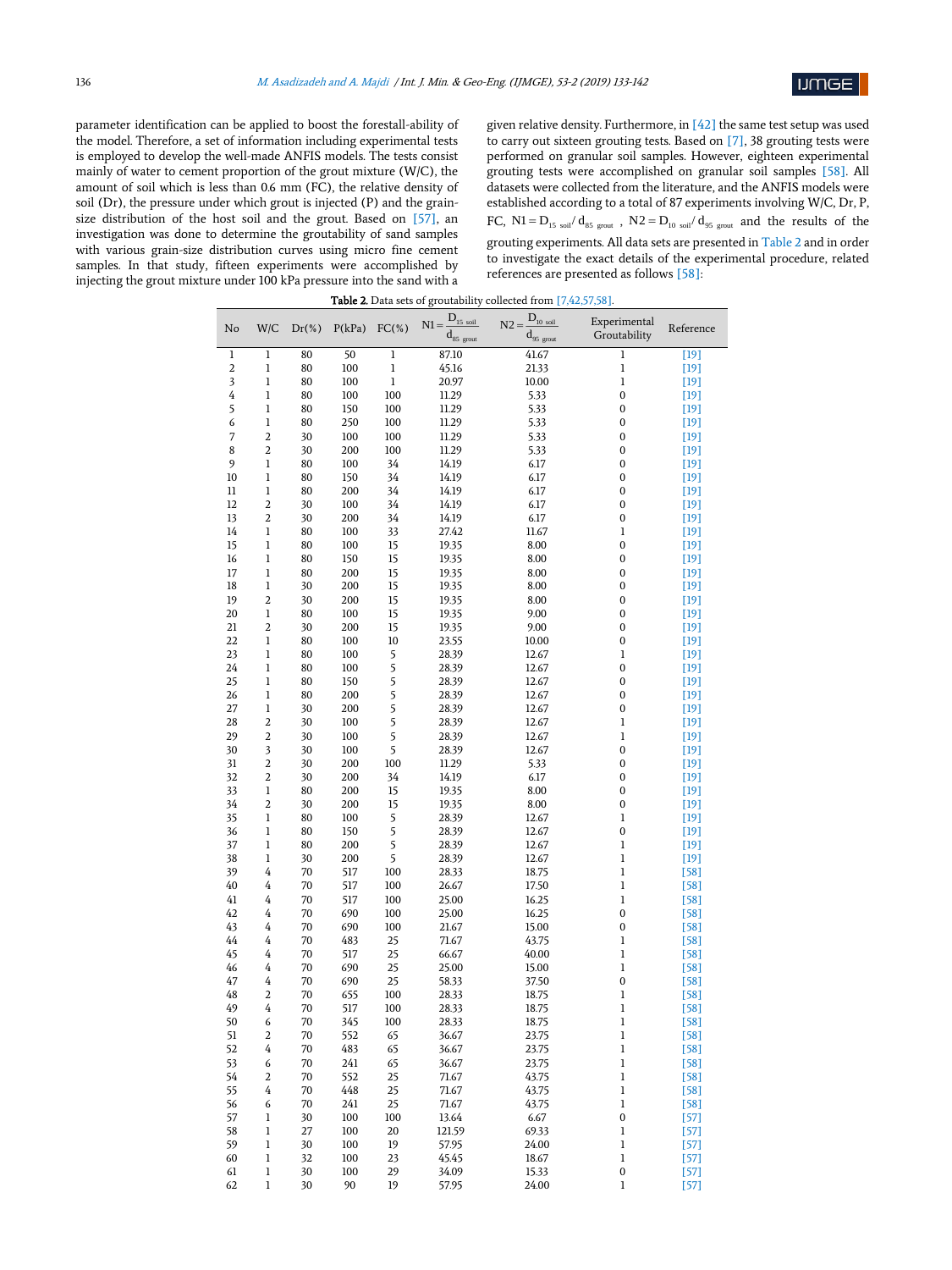| 63 | 1 | 30 | 100 | 23  | 45.45  | 18.67  | 1        | [57]   |
|----|---|----|-----|-----|--------|--------|----------|--------|
| 64 | 1 | 30 | 100 | 29  | 34.09  | 15.33  | 1        | [57]   |
| 65 | 1 | 30 | 100 | 33  | 30.68  | 13.33  | 0        | [57]   |
| 66 | 1 | 30 | 100 | 38  | 25.00  | 11.33  | $\Omega$ | [57]   |
| 67 | 1 | 30 | 100 | 19  | 57.95  | 24.00  | 1        | [57]   |
| 68 | 1 | 30 | 100 | 23  | 45.45  | 18.67  | 1        | [57]   |
| 69 | 1 | 28 | 100 | 29  | 34.09  | 15.33  | 1        | [57]   |
| 70 | 1 | 31 | 100 | 33  | 30.68  | 13.33  | 1        | [57]   |
| 71 | 1 | 30 | 100 | 38  | 25.00  | 11.33  | 0        | $[57]$ |
| 72 | 1 | 30 | 490 | 100 | 146.67 | 83.33  | 1        | $[42]$ |
| 73 | 1 | 30 | 490 | 77  | 160.00 | 83.33  | 1        | $[42]$ |
| 74 | 1 | 30 | 490 | 69  | 173.33 | 91.67  | 1        | $[42]$ |
| 75 | 1 | 30 | 490 | 62  | 186.67 | 100.00 | 1        | $[42]$ |
| 76 | 1 | 30 | 490 | 54  | 200.00 | 108.33 | 1        | $[42]$ |
| 77 | 1 | 30 | 490 | 46  | 266.67 | 116.67 | 1        | $[42]$ |
| 78 | 1 | 30 | 490 | 23  | 760.00 | 433.33 | ı        | $[42]$ |
| 79 | 1 | 30 | 490 | 62  | 186.67 | 100.00 | 1        | $[42]$ |
| 80 | 1 | 30 | 490 | 69  | 173.33 | 91.67  | 1        | $[42]$ |
| 81 | 1 | 30 | 490 | 77  | 160.00 | 83.33  | 1        | $[42]$ |
| 82 | 1 | 50 | 490 | 54  | 200.00 | 108.33 | ı        | $[42]$ |
| 83 | 1 | 50 | 490 | 62  | 186.67 | 100.00 | 1        | $[42]$ |
| 84 | 1 | 50 | 490 | 69  | 173.33 | 91.67  | ı        | $[42]$ |
| 85 | 1 | 60 | 490 | 46  | 266.67 | 116.67 |          | $[42]$ |
| 86 | 1 | 60 | 490 | 54  | 200.00 | 108.33 |          | $[42]$ |
| 87 | 1 | 60 | 490 | 62  | 186.67 | 100.00 | 1        | [42]   |

# 4. Application of ANFIS to predict groutability

As discussed in section 4, the Adaptive Neuro-Fuzzy Inference System is a FIS that has to be initialized one at a time. There are techniques for structure recognition to establish a prime ANFIS structure prior to the application of any parameter-adjusting mechanism.

Structure recognition in fuzzy modeling includes the following parts [52]:

- o Selecting pertinent input parameters;
- o Dividing of input domain;
- o Quantifying MFs for every input variable;
- o Quantifying if-then rules;
- o Ancestor statement of fuzzy rules;
- o Result statement of fuzzy rules.
- Selecting primary factors of MFs

In this paper, in order to recognize the ancestor MFs, the following three ANFIS models have been utilized:

- 1- Grid partitioning (GP);
- 2- Subtractive Clustering Method (SCM);
- 3- Fuzzy C-means clustering Method (FCM).

#### 4.1. Grid Partitioning (GP)

Autonomous divisions of every ancestor parameter are proposed in the Grid Partitioning (GP) method [52]. For the purpose of developing a model, the MFs of all ancestor parameters can be defined by an expert and by applying former experience and understanding. The essence of linguistic phrases in an apparent text is represented by means of designed MFs. However, in plenty of organizations, particular understanding is not accessible in these divisions. In this method, the spaces of ancestor parameters are easily divided into a number of MFs with equal space and shape. The MFs parameters can be optimized by means of the available input-output data.

#### 4.2. Subtractive Clustering Method (SCM)

SCM was originally suggested by [54]. In this method, data are considered as nominations for the central point of a cluster. The SCM algorithm is presented below:

First, imagine a set of *n* data points  $\{x_1, x_2, x_3, ..., x_n\}$  in an Mdimensional domain. SCM calculates this matter utilizing data points as nominations for cluster centers. In view of the fact that every data point is a nomination for a cluster center, the function of density measure at a given data point  $x_i$  is presented as Equation 14.

$$
\mathbf{D}_{i} = \sum_{j=1}^{n} \exp\left(\frac{\left(-\left\|\mathbf{x}_{i} - \mathbf{x}_{j}\right\|^{2}\right)}{\left(\frac{\mathbf{r}_{n}}{2}\right)}\right)^{2}
$$

(14)

in which  $r_a$  is a positive constant. If a data point has lots of neighboring data, it will have a high-density value. The neighborhood is defined by the radius  $r_a$ ; all data points beyond this radius grant just moderately to the density measure. When the density function of every data point is calculated, the maximum density will be chosen as the first cluster center. Following the calculation of the density function of every data point, with the maximum density measure is chosen as the first cluster center. If  $x_{cl}$  -the first cluster center- is selected as the data containing a higher density amount  $D_{c1}$ , the density measurement of every data point  $x_i$  will be updated as Equation 15.

$$
D_{i} = D_{i} - D_{ci} \exp\left(-\left(\frac{\left(-\left\|\mathbf{x}_{i} - \mathbf{x}_{cj}\right\|^{2}\right)}{\left(\frac{\mathbf{r}_{b}}{2}\right)}\right)^{2}\right)
$$
(15)

in which  $r_{\rm b}$  is an affirmative fixed amount. When the density computation was updated for every data point, the subsequent cluster center  $x_{c2}$  will be chosen. Finally, the whole density computations for data points are updated reiteratively. This calculation is iterated up to create an adequate quantity of cluster centers.

# 4.3. Fuzzy C-means clustering Method (FCM)

It should be noted that FCM is based on Hard C-means clustering (HCM). The main difference between FCM and HCM is that in FCM all data is placed in a cluster with a degree of membership, provided that in HCM all data is rightly placed in a specific cluster or not. This algorithm was proposed by [18]. FCM divides a set of  $n$  vector  $x_i$ .  $i = 1, 2, \ldots, n$  into fuzzy sets, and identifies the center of each cluster by minimizing the cost function of incongruity measure.  $i = 1, 2, \dots, c$  are arbitrarily chosen from the  $n$  points. The FCM algorithm is explained as follows: at first, the cluster center  $c_i$ ,  $i = 1, 2, ..., c$  are selected arbitrarily out of *n* data points  $\{x_1, x_2, x_3, ..., x_n\}$ . The elements of membership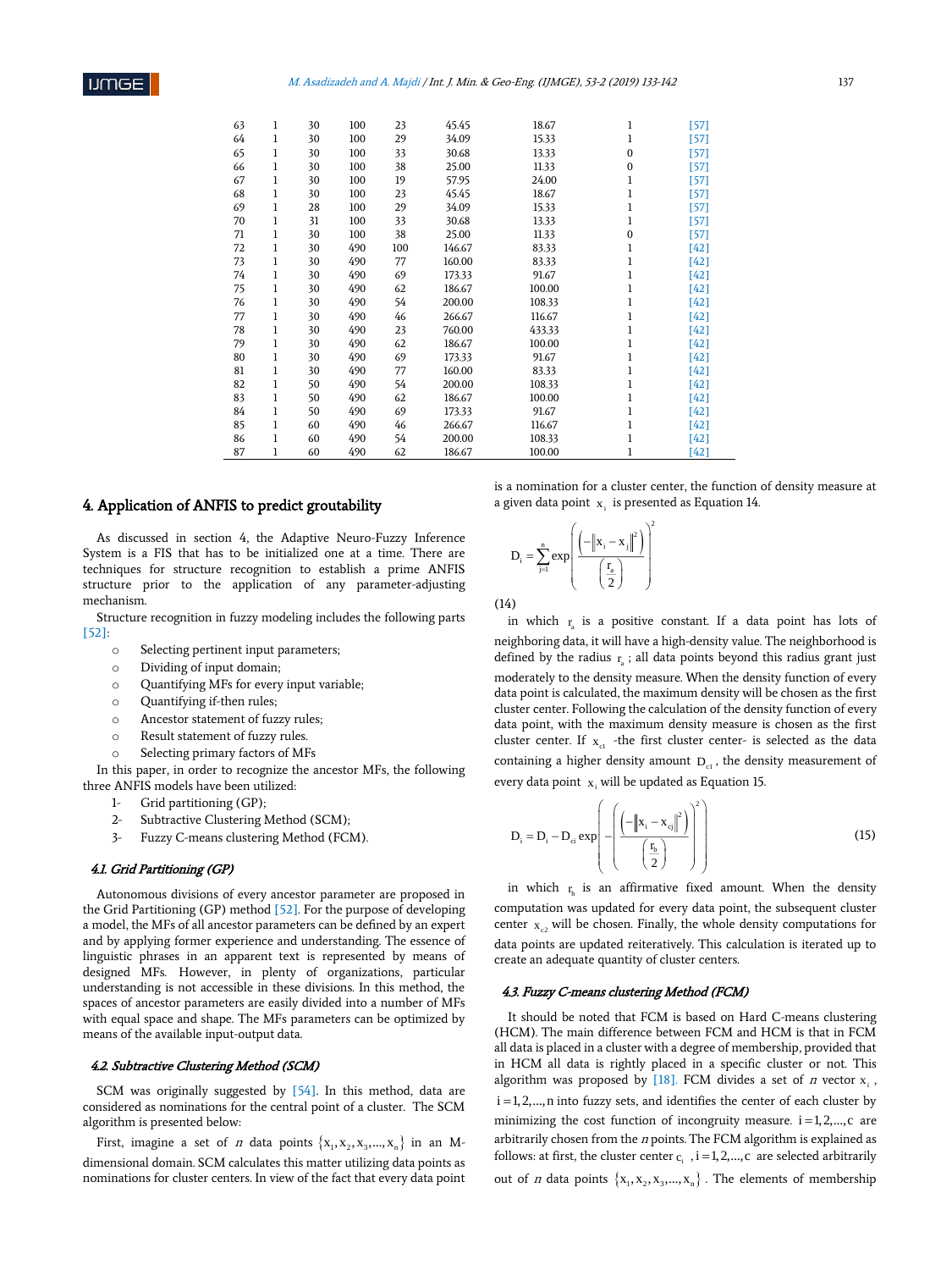

matrix U can vary from 0 to 1. However, as presented in Equation 16, the aggregate of membership degree of a data point to all clusters is unity.

$$
\sum_{i=1}^{c} u_{ij} = 1 \quad \forall j = 1,...,n
$$
 (16)

Then, the membership matrix U is computed utilizing Equation 17.

$$
u_{ij} = \frac{1}{\sum_{k=1}^{c} \left(\frac{d_{ij}}{d_{kj}}\right)^{2/m-1}}
$$
(17)

In which  $d_{ij} = ||c_i - x_j||$  is the Euclidean interval of the *i*th cluster center from the *j*th data point,  $d_{kj} = ||c_k - x_j||$  is the Euclidean interval of the  $k$ th cluster center from the  $j$ th data point, and  $m$  is the fuzziness index.

Subsequently, the cost function is computed based on Equation 18. If the cost function is less than a specific limit, the process will stop.

$$
J(U, c_1, \dots, c_c) = \sum_{i=1}^{c} J_i = \sum_{i=1}^{c} \sum_{j=1}^{n} u_{ij}^m d_{ij}^2
$$
\n(18)

Finally, new fuzzy cluster centers  $c_i$ ,  $i = 1, 2, \dots, c$  are computed utilizing Equation 19.

$$
c_{i} = \frac{\sum_{j=1}^{n} u_{ij}^{m} x_{j}}{\sum_{j=1}^{n} u_{ij}^{m}}
$$
\n(19)

# 5. Groutability prediction utilizing ANFIS model

In this study, three types of modeling producer were carried out to foretell groutability for granular soil samples. ANFIS models including GP, SCM, and FCM were applied to predict the groutability of granular soil samples with cement-based grouts. According to the GP model, the fuzzy rule-base for the Sugeno model was specified in MATLAB software utilizing the ANN model presented in [52]. The schematic design structure of ANFIS is illustrated in Fig. 3. Calculations for this study were conducted using Matlab R2010a software and all runs were carried out on a Laptop with Intel Core 2 Duo @2 GHz CPU and 2 GB RAM. Depending on the chosen method for the ANFIS models, the run time of each model varied from 2 to 5 minutes.



Fig. 3. Shows a schematic of design structures for the GP, SCM and FCM ANFIS models.

As illustrated in Fig. 3, the parameters of W/C, Dr, P, FC, N1, and N2 were introduced to the ANFIS models as input parameters and just the 'a' output parameter, i.e. groutability, was acquired. Specifications of P 1 groutability data are presented in Table 3.

Table 3. Specifications of groutability data applied to ANFIS models.

| Parameter | Description                                          | Symbols | Range   |
|-----------|------------------------------------------------------|---------|---------|
| Input     | Water/cement ratio of the                            | W/C     | $1-6$   |
|           | grout<br>Relative density of the host<br>soil $(\%)$ | Dr      | 27-80   |
|           | Grouting pressure (kPa)                              | P       | 50-690  |
|           | Content of soil passing                              | FC      | $1-100$ |
|           | through a $0.6$ mm sieve $(\%)$                      |         |         |

|        | $D_{15 \text{ base soil}} / d_{85 \text{ cement growth}}$ | N1             | 10-762     |
|--------|-----------------------------------------------------------|----------------|------------|
|        | $D_{10$ base soil $d_{95}$ cement grout                   | N <sub>2</sub> | 4-433.33   |
| Output | Groutability                                              | Groutability   | $0$ or $1$ |

The training phase for each model applied 62 data collection, randomly selected from a database. For the purposes of having a more effective training phase, the normalization of datasets was carried out to the domain of  $[0,1]$  by Equation 20.

$$
x_{\text{normalized}} = \frac{x - x_{\text{min}}}{x_{\text{max}} - x_{\text{min}}}
$$
 (20)

in which x is an input variable and  $x_{\min}$  and  $x_{\max}$  are minimum and maximum values of each variable, respectively.

In the grid partitioning ANFIS model, for every input parameter, two Gaussian fuzzy collections were adapted and 64 fuzzy rules were created in its network structure. Detailed properties of the GP model are presented in Table 4.

|  | <b>Table 4.</b> Types of parameters and the amounts applied to train the ANFIS |         |  |  |  |
|--|--------------------------------------------------------------------------------|---------|--|--|--|
|  |                                                                                | models. |  |  |  |

| <b>ANFIS</b> parameter type    | <b>ANFIS</b> | <b>ANFIS</b> | <b>ANFIS</b> |
|--------------------------------|--------------|--------------|--------------|
|                                | (GP)         | (SCM)        | (FCM)        |
| MF type                        | Gaussian     | Gaussian     | Gaussian     |
| Output MF                      | Linear       | Linear       | Linear       |
| Number of nodes                | 161          | 345          | 177          |
| Number of linear parameters    | 448          | 168          | 84           |
| Number of nonlinear parameters | 24           | 288          | 144          |
| Total number of parameters     | 472          | 456          | 228          |
| Number of training data pairs  | 62           | 62           | 62           |
| Number of testing data set     | 25           | 25           | 25           |
| Number of fuzzy rules          | 64           | 24           | 12           |

The ultimate (trained) Gaussian shaped MFs of the input variables are presented in Fig. 4.



The ANFIS model based on SCM, includes 24 rules and its specification is presented in Table 4. The ultimate (trained) MFs of input variables are illustrated in Fig. 5.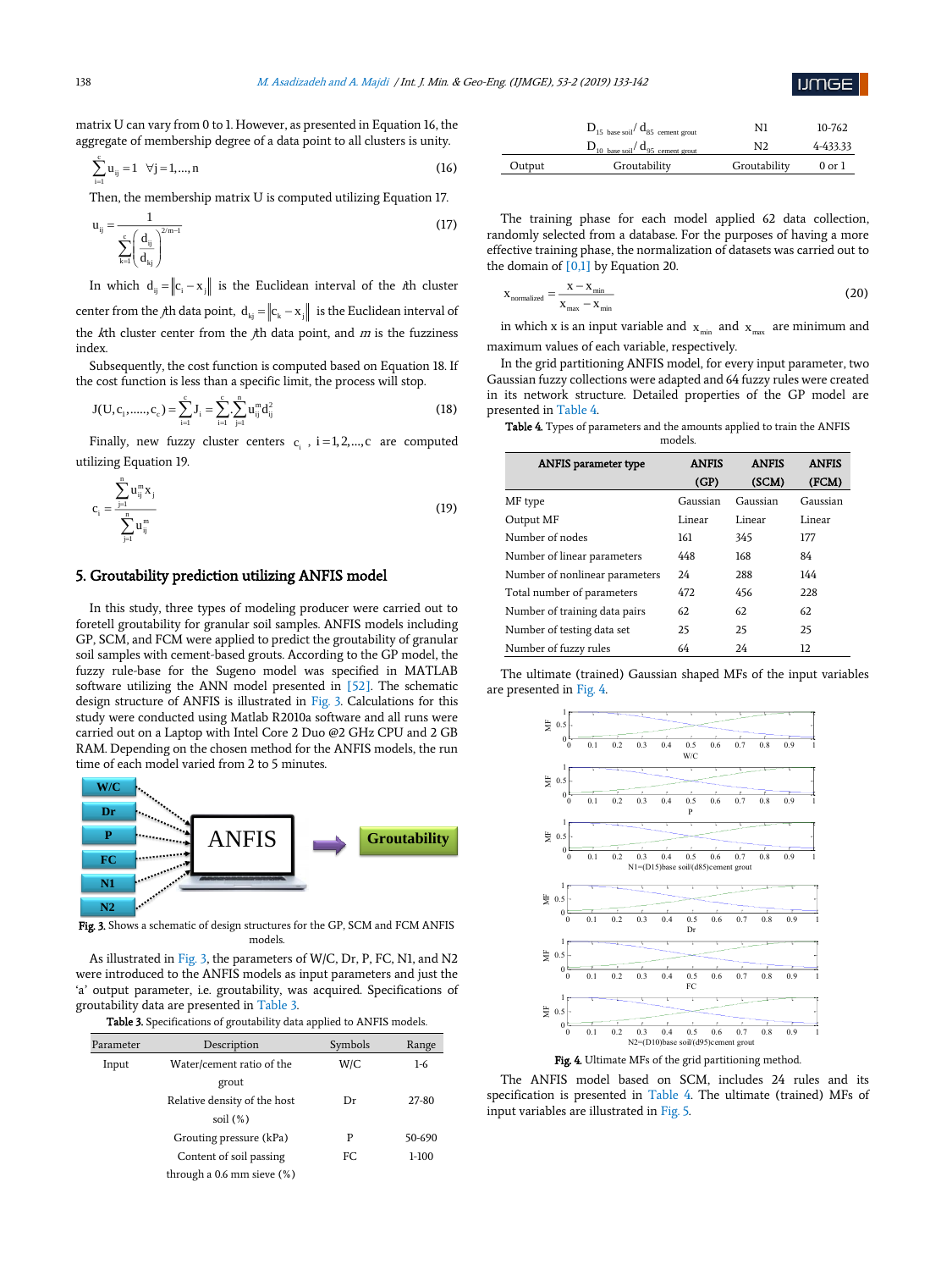

Fig. 5. Ultimate MFs of subtractive clustering method.

The last ANFIS model, which is based on FCM contains 12 rules. The MFs of the input variables are illustrated in Fig. 6. Details of the parameters of the ANFIS (FCM) model are presented in Table 4.



Fig. 6. Ultimate MFs of Fuzzy C-means clustering method.

### 6. Prediction performance

In order to calculate the prediction capability of the proposed models, an efficiency evaluation of the ANFIS models has been made using the test data. The test data are almost 25 data that were not utilized in the learning process of the model. It should be noticed that the test data were chosen randomly. Ten samples of testing data are presented in Table 5.

### 6.1. Performance assessment of ANFIS models

The precision of the ANFIS models is tested through comparing and contrasting the model predictions with the results of groutability tests acquired through grouting experiments. Since the results of modeling and the measured data were discreet i.e. 0 (ungroutable) or 1 (grout

able), in order to report the performance of the models, success, and failure rates were defined as Equations 21 and 22 respectively. Table 5. Sample of data used in testing phase [7,42,57,58].

| No.                                                                                                | W/C                                                         | Dr(%) | $P$ (kPa) | FC(%) | N1    | N <sub>2</sub> | Groutability |  |  |  |
|----------------------------------------------------------------------------------------------------|-------------------------------------------------------------|-------|-----------|-------|-------|----------------|--------------|--|--|--|
| ı                                                                                                  |                                                             | 80    | 100       | 100   | 10.00 | 4.00           | $\Omega$     |  |  |  |
| 2                                                                                                  | $\overline{2}$                                              | 30    | 100       | 34    | 14.19 | 6.17           | $\Omega$     |  |  |  |
| 3                                                                                                  | $\overline{2}$                                              | 30    | 100       | 5     | 28.39 | 12.67          |              |  |  |  |
| 4                                                                                                  | 4                                                           | 70    | 517       | 100   | 26.67 | 17.50          |              |  |  |  |
| 5                                                                                                  | 1                                                           | 80    | 250       | 100   | 10.00 | 4.00           | $\Omega$     |  |  |  |
| 6                                                                                                  | 4                                                           | 70    | 690       | 100   | 21.67 | 15.00          | $\Omega$     |  |  |  |
| 7                                                                                                  | 2                                                           | 30    | 200       | 34    | 14.19 | 6.17           | $\Omega$     |  |  |  |
| 8                                                                                                  | 2                                                           | 30    | 100       | 5     | 28.39 | 12.67          |              |  |  |  |
| 9                                                                                                  |                                                             | 80    | 100       | 33    | 23.00 | 9.00           |              |  |  |  |
| 10                                                                                                 | 4                                                           | 70    | 690       | 25    | 25.00 | 15.00          | 1            |  |  |  |
| Success rate $\left(\% \right) = \frac{Correct\ prediction}{2} \times 100$<br>(21)<br>Case records |                                                             |       |           |       |       |                |              |  |  |  |
|                                                                                                    | Failure rate $(\%) =$ Incorect prediction<br>$- \times 100$ |       |           |       |       |                |              |  |  |  |

$$
(\%) = \frac{1}{\text{Case records}} \times 100 \tag{22}
$$

As shown in Table 6, the average correct prediction cases of the ANFIS models, GP, SCM, and FCM, are 24.33, 25 and 24 out of 25 testing cases, respectively. For the purpose of cross-validation, the set of 87 data were separated into two groups, one of them 62 and the other one 25, as the training and testing datasets, respectively. The process was applied to three different arrangements. The test data were completely different in each arrangement. The results of applying these three datasets to the models are presented in Table 6.

| <b>Table 6.</b> Cross-validation and the average performance of the ANFIS models |  |  |
|----------------------------------------------------------------------------------|--|--|
|----------------------------------------------------------------------------------|--|--|

| Data sets | <b>ANFIS</b> | Case    | Incorrect      | Correct    | Failure     | <b>Success</b> |
|-----------|--------------|---------|----------------|------------|-------------|----------------|
|           | Model        | Records | prediction     | prediction | rate $(\%)$ | rate $(\%)$    |
|           | GP           | 25      |                | 24         | 4           | 96             |
|           | <b>SCM</b>   | 25      | 0              | 25         | $\Omega$    | 100            |
|           | <b>FCM</b>   | 25      | 3              | 22         | 12          | 88             |
|           | GP           | 25      |                | 24         | 4           | 96             |
| 2         | <b>SCM</b>   | 25      | 0              | 25         | $\Omega$    | 100            |
|           | <b>FCM</b>   | 25      | $\mathfrak{D}$ | 23         | 8           | 92             |
|           | GP           | 25      | O              | 25         | O           | 100            |
| 3         | <b>SCM</b>   | 25      | 0              | 25         | $\Omega$    | 100            |
|           | <b>FCM</b>   | 25      | $\Omega$       | 25         | $\Omega$    | 100            |
|           | GP           | 25      | 0.67           | 24.33      | 2.7         | 97.3           |
| Average   | <b>SCM</b>   | 25      | 0              | 25         | O           | 100            |
|           | FCM          | 25      |                | 24         | 6.7         | 93.3           |

Cross-validation indicated that the models worked very well with different input data. Therefore, the overfitting could not be a problem and the models could be considered as comprehensive. In general terms, the outcomes presented in Table 6 and Fig. 7 display the remarkable possibility of the Subtractive Clustering Method with an average success rate of 100% in correctly foretelling the groutability of granular soil samples with the cement grout. However, other methods including Grid Partitioning and Fuzzy C-means clustering Method predicted the groutability of granular soil with success rate averages of 97.3% and 93.3%, respectively.



Fig. 7. Average failure and success rates of groutability prediction of the ANFIS models: (a) GP; (b) SCM and (c) FCM.

The performance of proposed models was investigated utilizing confusion matrix analyses. A confusion matrix is a performance measurement for machine learning classification problem where the output can be two or more classes. This approach uses a table with four different combinations of predicted and actual values (Fig. 8).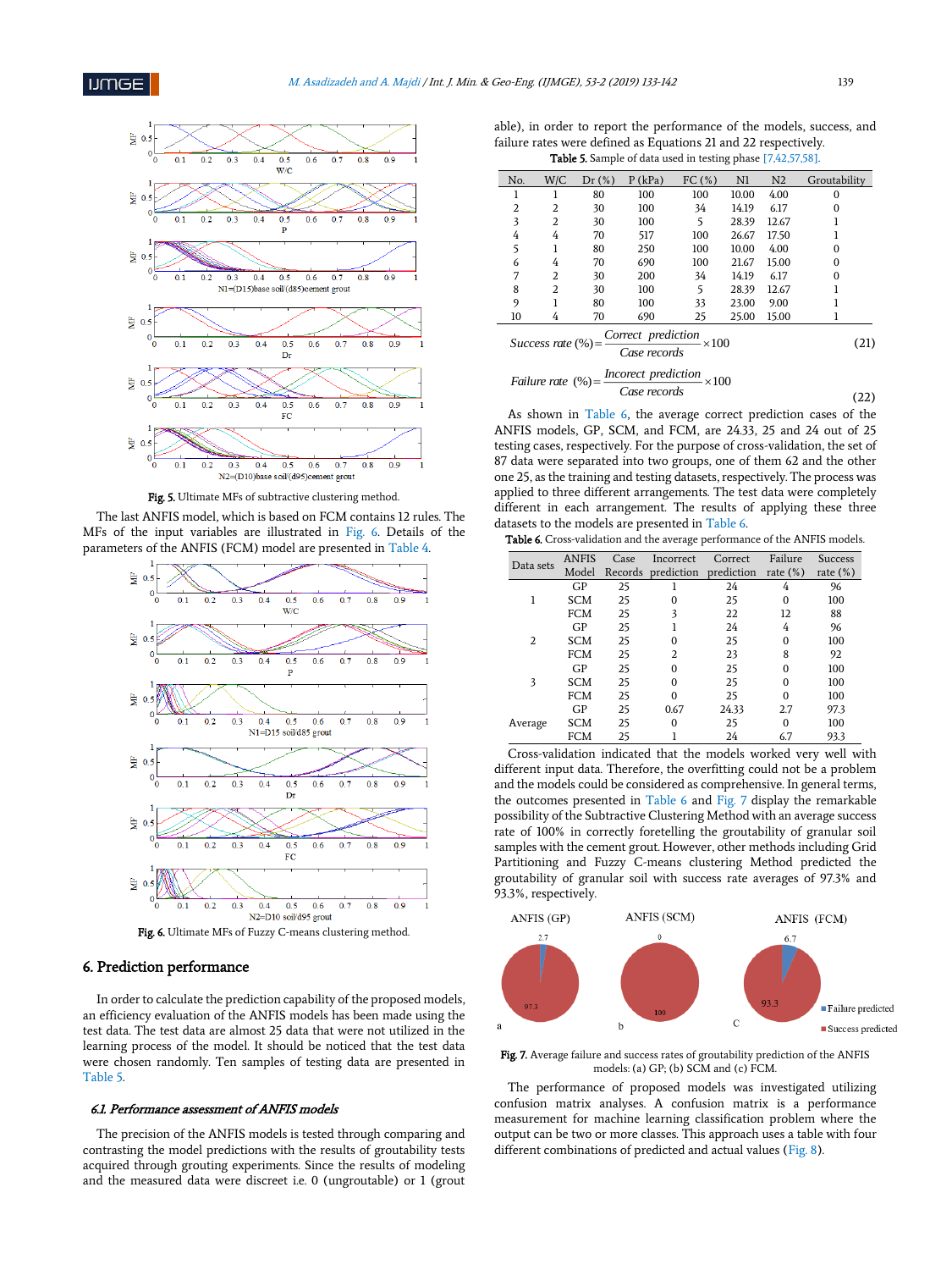





As seen in Fig. 8, several terminologies are used to calculate confusion matrix as follows: True Positive (TP) means that the model predicted positive values and it is true. True Negative (TN) indicates that the model predicted negative values and it is true. False Positive (FP) reveals that the model predicted positive values and it is false and finally, False Negative (FN) means that the model predicted negative values and it is false. The confusion matrix is extremely useful for measuring Recall, Precision, Accuracy, and F-Means according to the following formulas:

$$
Recall = \frac{TP}{TP + FN}
$$
 (23)

$$
Precision = \frac{TP}{TP + FP}
$$
 (24)

$$
Accuracy = \frac{TP + TN}{Total}
$$
 (25)

$$
F-Measure = \frac{2 \times Recall \times Precision}{Recall \times Precision}
$$
 (26)

 The calculated parameters are presented in Table 7: Table 7. Confusion Matrix Atlases.

| <b>ANFIS Model</b> | Recall | Precision | Accuracy | F-means |
|--------------------|--------|-----------|----------|---------|
| GP                 | 0.63   | 1.00      | 0.96     | 0.77    |
| <b>SCM</b>         | 0.60   | 1.00      | 1.00     | 0.75    |
| FCM                | 0.64   | 0.93      | 0.88     | 0.76    |
|                    |        |           |          |         |

As shown in Table 7, the results of confusion matrix analyses are in a high agreement with the previous results of the succession rate formula.

## 7. Sensitivity analysis

Sensitivity analyses were performed to determine the most effective input parameters on the output parameter. To achieve this goal, the cosine amplitude method (CAM) was used [46,47,59–62]. To apply this method, all data were declared in an X-space.

The data pairs were utilized to establish a data array X as described in Equation 27.

$$
X = \{X_1, X_2, X_3, \dots X_m\}
$$
 (27)

Every member  $X_i$  in the data order X is a vector with the length of m, which is presented in Equation 28.

$$
X_i = \{x_{i1}, x_{i2}, x_{i3}, \dots, x_{im}\}\tag{28}
$$

Therefore, each data pair was considered as a point in an mdimensional domain, whereby every data requires m-coordinates for a comprehensive explanation. Every element of  $r_{ij}$  in Equation (25), presents a pairwise comparison of two data pairs.

The strength of the relation between the data pairs,  $x_i$  and  $x_j$  is

described by the membership amount introducing the strength and is presented in Equation (29).

$$
r_{ij} = \sum_{k=1}^{m} x_{ik} x_{jk} / \sqrt{\sum_{k=1}^{m} x_{ik}^{2} \sum_{k=1}^{m} x_{jk}^{2}}
$$
 (29)

These strengths of relations' quantities, i.e.  $r_{ij}$ , between the input parameters and groutability for three types of the ANFIS models are illustrated in Fig. 9.

As illustrated in Fig. 8, the most effective variables on groutability were N1, N2, and P respectively. Furthermore, the least effective parameter on groutability was W/C.



Fig. 9. The r<sub>ij</sub> between input parameters and groutability.

# 8. Conclusion

Three new ANFIS models were improved to predict the groutability in geoscience operations based on laboratory tests. The models were boosted on the strength of experts' knowledge and the datasets were collected from the literature. In this analogical investigation, three Takagi–Sugeno Fuzzy Inference Systems; GP, SCM, and FCM methods were applied to evaluate the groutability of granular soils . Some parameters included the proportion of water to cement in the grout (W/C), the relative density of soil (Dr), the soil percentage moving through a 0.6 mm sieve (FC), the injection pressure of grout (P),  $N1 = D_{15 \text{ soil}} / d_{85 \text{ growth}}$  and  $N2 = D_{10 \text{ soil}} / d_{95 \text{ growth}}$  were considered as inputs for models. To achieve favorable outputs, the training of ANFIS models using the datasets was carried out and the neuro-fuzzy parameters were obtained utilizing an ANN. The results of this study indicated that Subtractive Clustering Method with an average success rate and accuracy of 100% was the most effective method to foretell the groutability of granular soil samples in comparison with the other two methods. However, other methods including Grid Partitioning and Fuzzy C-means clustering with average success rates of 97.3% and 93.3%, respectively, were able to reasonably well foretell the groutability of granular soils. The comparison displayed the excellence of the ANFIS model on the strength of the SCM algorithm. In addition, it showed that the GP algorithm had better results in relation to the FCM algorithm. Furthermore, it was observed that the simulation results of the ANFIS models were close to the real measured values. Moreover, the three-fold cross validation indicated that the models worked very well with different input data. Therefore, overfitting cannot be considered as a problem and the models could be regarded as comprehensive. Consequently, sensitivity analyses were carried out using the cosine amplitude method (CAM) and indicated that based on the Grid Partitioning Method, the most effective factors in order of importance are N1, N2, and P respectively and W/C, FC and Dr respectively relate to the least effective parameter on groutability of granular soil. Moreover, according to the Subtractive Clustering Method, the most effective parameters in order of significance are N2, N1, and P respectively and W/C, Dr and FC are the least effective parameters on groutability, respectively. Finally, on the strength of the Fuzzy C-means clustering Method N1, N2, and P are respectively the most effective parameters and W/C, Dr and FC were the least effective parameters on the groutability granular soils . Although the three tested methods indicated the same parameters as the most/least effective parameters, the order of importance in each was different. The order of the most effective parameters in the GPM and FCM methods is N1, N2, and P respectively; however, the order of the least effective parameters in the SCM and FCM methods was W/C, Dr and FC.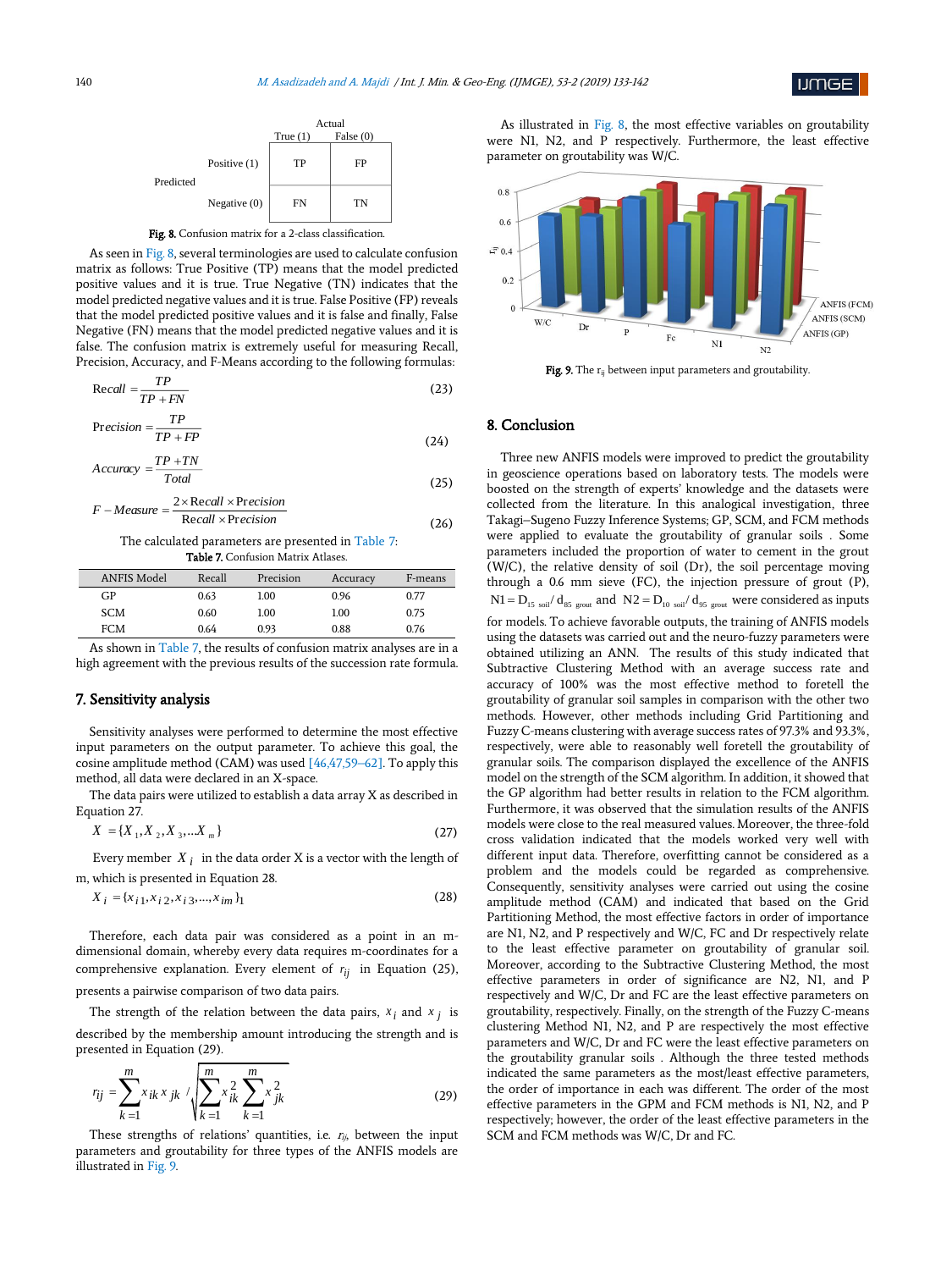

## **REFERENCES**

- [1] Huang CL, Fan JC, Yang WJ. A study of applying microfine cement grout to sandy silt soil. Sino-Geotech 2007;111:71–82.
- [2] Dupla J-C, Canou J, Gouvenot D. An advanced experimental set-up for studying a monodirectional grout injection process. Proc Inst Civ Eng Improv 2004;8:91–9.
- [3] Gouvenot D. State of the art in European grouting. Proc Inst Civ Eng Improv 1998;2:51–67.
- [4] Jessberger HL. Soil Grouting general report: improvemente of ground. Proc. 8th Eur. Conf. soil Mech. Found. Eng., 1983, p. 1069–78.
- [5] Krizek RJ, Perez T. Chemical grouting in soils permeated by water. J Geotech Eng 1985;111:898–915.
- [6] Welsh JP. In situ testing for ground modification techniques. Use Situ Tests Geotech. Eng., ASCE; 1986, p. 322–35.
- [7] Akbulut S, Saglamer A. Estimating the groutability of granular soils: a new approach. Tunn Undergr Sp Technol 2002;17:371– 80.
- [8] Cambefort H. Foliate gravelly alluvium with opened structure. Proc. Fourth Conf. Large Dams **،**New Delhi, vol. 4, 1951, p. 434– 52.
- [9] Cambefort H. The principles and applications of grouting. Q J Eng Geol Hydrogeol 1977;10:57–95.
- [10] De Paoli B, Bosco B, Granata R, Bruce DA. Fundamental observations on cement based grouts (1): traditional materials. Proc Grouting, Soil Improv Geosynth New Orleans, La 1992:25– 8.
- [11] Incecik M, Ceran I. Cement grouting model tests. Bul Tek Univ 1995;48:305–18.
- [12] Johnson SJ. Cement and Clay Grouting of Foundations: Grouting with Clay-Cement Grouts. J Soil Mech Found Div 1958;84:1–12.
- [13] Karol RH, Swift AM. Symposium on Grouting: Grouting in Flowing Water and Stratified Deposits. J Soil Mech Found Div 1961;87:125–48.
- [14] Kennedy TB. Research in Foundation Grouting with Cement. Symp. Grouting, Transactions of the American Society of Civil Engineers; 1962, p. 1339–63.
- [15] King JC, Bush EGW. Symposium on Grouting: Grouting of granular materials. J Soil Mech Found Div 1961;87:1–32.
- [16] Kravetz GA. Cement and clay grouting of foundations: The use of clay in pressure grouting. J Soil Mech Found Div 1958;84:1– 30.
- [17] Markou IN, Atmatzidis DK. Development of a pulverized fly ash suspension grout. Geotech Geol Eng 2002;20:123–47.
- [18] Bezdek JC. Fuzzy mathematics in pattern classification. Ph D Thesis, Appl Math Center, Cornell Univ 1973.
- Naudts A, Landry E, Hooey S, Naudts W. Additives and admixtures in cement-based grouts. Grouting Gr. Treat., 2003, p. 1180–91.
- [20] Raffle JF, Greenwood DA. The relation between the rheological characteristics of grouts and their capacity to permeate soil. Proc. 5th Int. Conf. Soil Mech. Found. Eng. Paris, vol. 2, 1961, p. 789.
- [21] Mitchell JK. In-place treatment of foundation soils. J Soil Mech

Found Div 1970;96:73–110.

- [22] Herndon J, Lenahan T. GROUTING IN SOILS VOLUME 2: DESIGN AND OPERATIONS MANUAL. 1976.
- [23] Mitchell JK. Soil improvement: state-of-the-art: Department of Civil Engineering. University of California; 1981.
- [24] Sherard JL, Dunnigan LP, Talbot JR. Basic properties of sand and gravel filters. J Geotech Eng 1984;110:684–700.
- [25] De Paoli B, Bosco B, Granata R, Bruce DA. Fundamental observations on cement based grouts (2): Microfine cements and the Cemill® process. Grouting, Soil Improv. Geosynth., ASCE; 1992, p. 486–99.
- [26] Koronakis N, Kontothanassis P, Katsaris D, Bournazos J. Design of water isolation grouting for reducing high water inflows in urban shallow tunnels. Undergr. Sp. Use. Anal. Past Lessons Futur. Two Vol. Set Proc. Int. World Tunn. Congr. 31st ITA Gen. Assem. Istanbul, Turkey, 7-12 May 2005, CRC Press; 2005, p. 271.
- [27] Akbulut S, Saglamer A. Modification of hydraulic conductivity in granular soils using waste materials. Waste Manag 2004;24:491–9.
- [28] Kim J, Lee I, Jang J, Choi H. Groutability of cement-based grout with consideration of viscosity and filtration phenomenon. Int J Numer Anal Methods Geomech 2009;33:1771–97.
- [29] Chern S-G, Lee C-Y, Wang C-C. CPT-based liquefaction assessment by using fuzzy-neural network. J Mar Sci Technol 2008;16:139–48.
- [30] Chern S-G, Lee C-Y. CPT-based simplified liquefaction assessment by using fuzzy-neural network. J Mar Sci Technol 2009;17:326–31.
- [31] Dagdelenler G, Sezer EA, Gokceoglu C. Some non-linear models to predict the weathering degrees of a granitic rock from physical and mechanical parameters. Expert Syst Appl 2011;38:7476–85.
- [32] Garcia SR, Romo MP, Botero E. A neurofuzzy system to analyze liquefaction-induced lateral spread. Soil Dyn Earthq Eng 2008;28:169–80.
- [33] Gokceoglu C, Yesilnacar E, Sonmez H, Kayabasi A. A neurofuzzy model for modulus of deformation of jointed rock masses. Comput Geotech 2004;31:375–83.
- [34] Iphar M, Yavuz M, Ak H. Prediction of ground vibrations resulting from the blasting operations in an open-pit mine by adaptive neuro-fuzzy inference system. Environ Geol 2008;56:97–107.
- [35] Jalalifar H, Mojedifar S, Sahebi AA, Nezamabadi-Pour H. Application of the adaptive neuro-fuzzy inference system for prediction of a rock engineering classification system. Comput Geotech 2011;38:783–90.
- [36] Kucuk K, Aksoy CO, Basarir H, Onargan T, Genis M, Ozacar V. Prediction of the performance of impact hammer by adaptive neuro-fuzzy inference system modelling. Tunn Undergr Sp Technol 2011;26:38–45.
- [37] Rahman MS, Wang J. Fuzzy neural network models for liquefaction prediction. Soil Dyn Earthq Eng 2002;22:685–94.
- [38] Singh TN, Sinha S, Singh VK. Prediction of thermal conductivity of rock through physico-mechanical properties. Build Environ 2007;42:146–55.
- [39] Yilmaz I, Kaynar O. Multiple regression, ANN (RBF, MLP) and ANFIS models for prediction of swell potential of clayey soils.